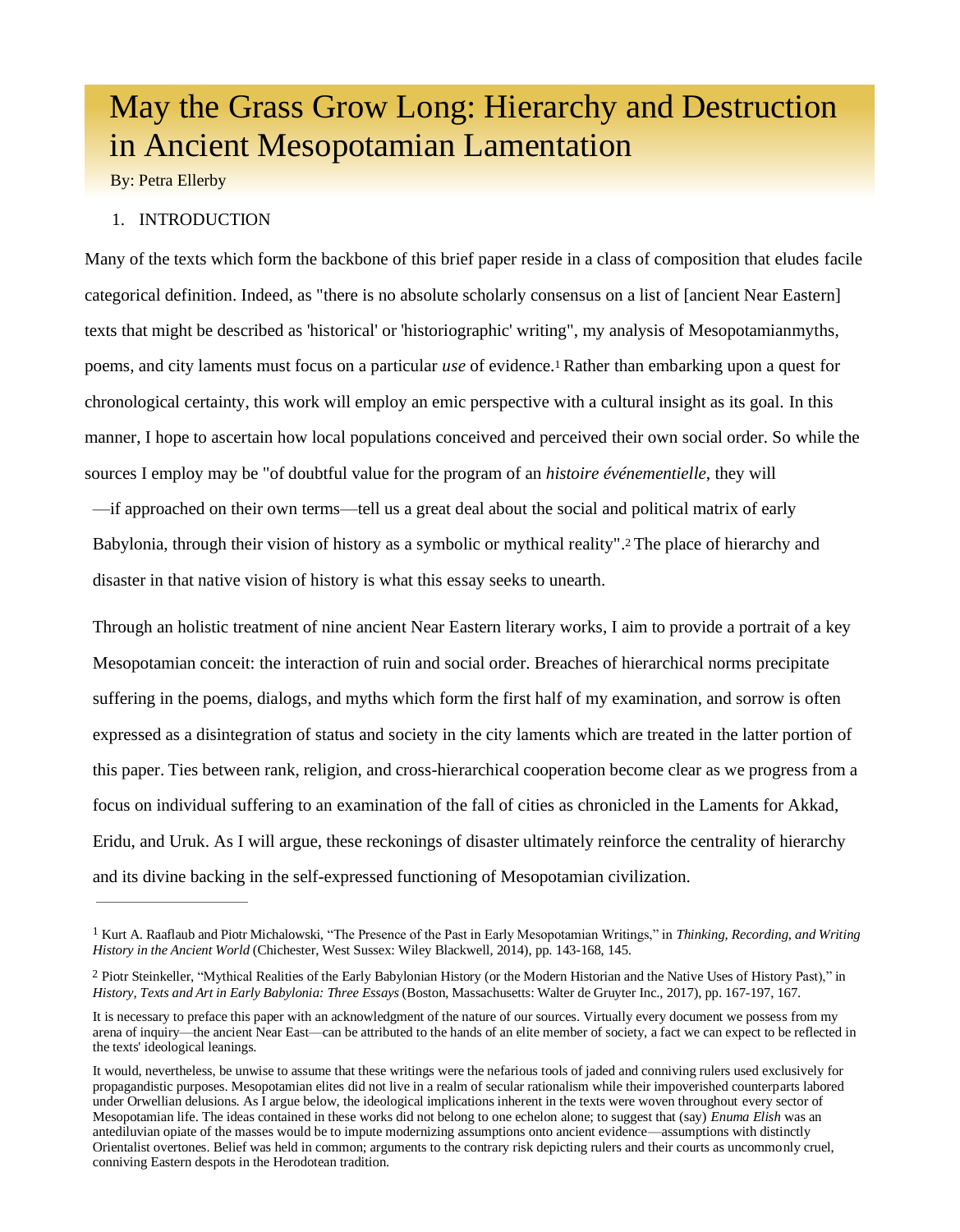I focus, then, on "mythological history as a subject in itself".[3](#page-1-0) What the Mesopotamians thought of calamity matters more to my inquiry than any factual reconstruction of collapse ever could. For while the latter would no doubt provide compelling evidence of social disintegration and its concrete role in the fall of states and cities, it can only tell us so much about the deeper structure and significance of ancient Near Eastern hierarchy. For that, we must listen to the Mesopotamians themselves.

## 2. *THE POEM OF THE RIGHTEOUS SUFFERER*

Like all the texts explored throughout this paper, the Babylonian *Poem of the Righteous Sufferer* foregrounds a particular sort of trouble.

In the *Poem*, a pious man contends with an unexpected, unexplained malady of ill fortune, seeking the reason behind his woeful fate. At first glance, this questioning of cause may appear to speak more of a cross-cultural human desire to fathom the unfathomable than a socially mediated construction of calamity's roots and remediation, but a distinctly Mesopotamian conception of suffering's nature remains at its core. Even when the origin of woe is undetermined, pain is tied with order's absence.

Much of *The Righteous Sufferer*'s anguish is expressed through a detailing of various physical pains, but our protagonist's greatest fears revolve around the wrath of elites ("the king, incarnation of the gods, sun of his people, / His heart hardened against me" he cries), a loss of proper position (a usurper says, "I ousted him from his command!"), and an inability to fill his prescribed role.[4](#page-1-1) Disaster is described as an expulsion from hierarchy, and the fear of social ostracization is detailed in terms which imply a wildness, a disorder or unreason. "They parceled my possessions among the rifraff," complains the sufferer: "[t]he sources of my watercourses they blocked with muck, / they chased the harvest songs from my fields". They "let another assume my duties, / And appointed an outsider to my prerogatives".[5](#page-1-2) The hardship of the sufferer recalls a terror of disorder housed within the loss of social place, social status. Calamity *is* exclusion or expulsion from hierarchy. And in its most extreme incarnations, it is the taking away of urban security. For the righteous sufferer, lamentation entails a loss of status—and a loss of civilization itself.

<span id="page-1-0"></span><sup>3</sup> Steinkeller, "Mythical Realities", 178.

<span id="page-1-1"></span><sup>4</sup> Benjamin R. Foster, *From Distant Days: Myths, Tales, and Poetry of Ancient Mesopotamia* (Bethesda, Maryland: CDL Press, 1995), 301, 303.

<span id="page-1-2"></span><sup>5</sup> Foster, *Distant Days,* 303.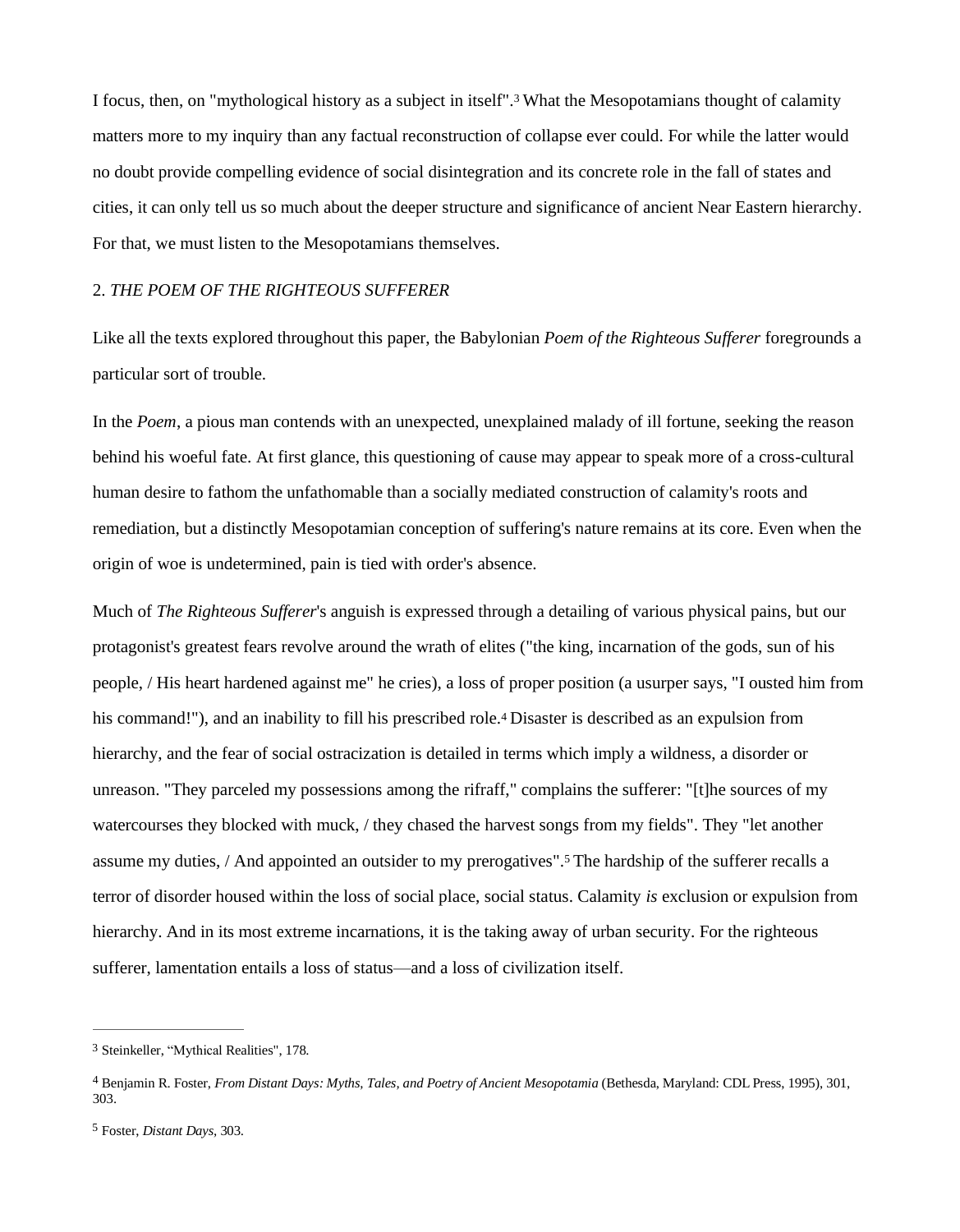#### 3. *THE BABYLONIAN THEODICY*

While *The Poem of the Righteous Sufferer* provides a view to the mechanics of Mesopotamian woe, its lack of causational reasoning is notable. To the rescue comes *The Babylonian Theodicy*, an ambivalent philosophical dialog which allows us to establish an idea of what deeds and doings were seen to be *deserving* of punishment.

<span id="page-2-4"></span>Like the *Righteous Sufferer,* the *Theodicy* as a whole emphasizes the baffling nature of its subject's distress and equivocates about the fundamental reasons behind said sorrow, but the second voice in the dialog (that of the sufferer's friend, a tough but sympathetic interlocutor) intercedes to end the suspense. The friend offers up an explanation of origin, stating that the sufferer has "[s]purned property, . . . besmirched every code".[6](#page-2-0) The friend's primary reaction is to rationalize misery as being a necessary result of the sufferer's having "cast off justice, [...] scorned divine design", and disregarded "the sound rulings of [his] goddess".[7](#page-2-1) Though the sufferer shortly thereafter disputes this explanation, the friend's words are indicative—and are, I argue, a good measure of general social attitudes towards bad luck. While the document as a whole may appear hostile to the vagaries of a hierarchical status quo,<sup>[8](#page-2-2)</sup> the work can't help but evince a conservative train of thought. Its very hedging reifies status and status' central role in disaster: in condemning dominant Mesopotamian cultural instincts, the text must mention them—and mention them it does. The voice of the friend serves this function. And in the eyes of the friend, sorrow is a result of chaotic, antisocial action. A dereliction of duty or violation of proper social place is an impiety, an offense against the gods—and against the foundation of society, cities, civilization.[9](#page-2-3) If we are to believe this construction, Mesopotamian mourning and its relations with ruin were conceived as a two-way street. In the *Theodicy,* disaster is not only *attended* but *caused* by hierarchical turmoil: wild behavior reaps what it sows. A negative feedback loop of social disorder brings pain, chaos, ruin.

#### 4. *ENUMA ELISH*

The rebellious human spirit, as seen in the story of the Flood, has no place in this poem, where the highest good for man is to discover and understand his place in the divinely ordered universe.

<span id="page-2-5"></span>- Benjamin Foster, *From Distant Days* (9)

<span id="page-2-0"></span>[<sup>6</sup>](#page-2-4) Ibid., 316.

<span id="page-2-1"></span>[<sup>7</sup>](#page-2-5) Ibid., 319.

<span id="page-2-2"></span><sup>8</sup> See Foster, *Distant Days,* 321 for the dialog's discussion of primogeniture's ills.

<span id="page-2-3"></span><sup>9</sup> Foster, *Distant Days,* 319; 321.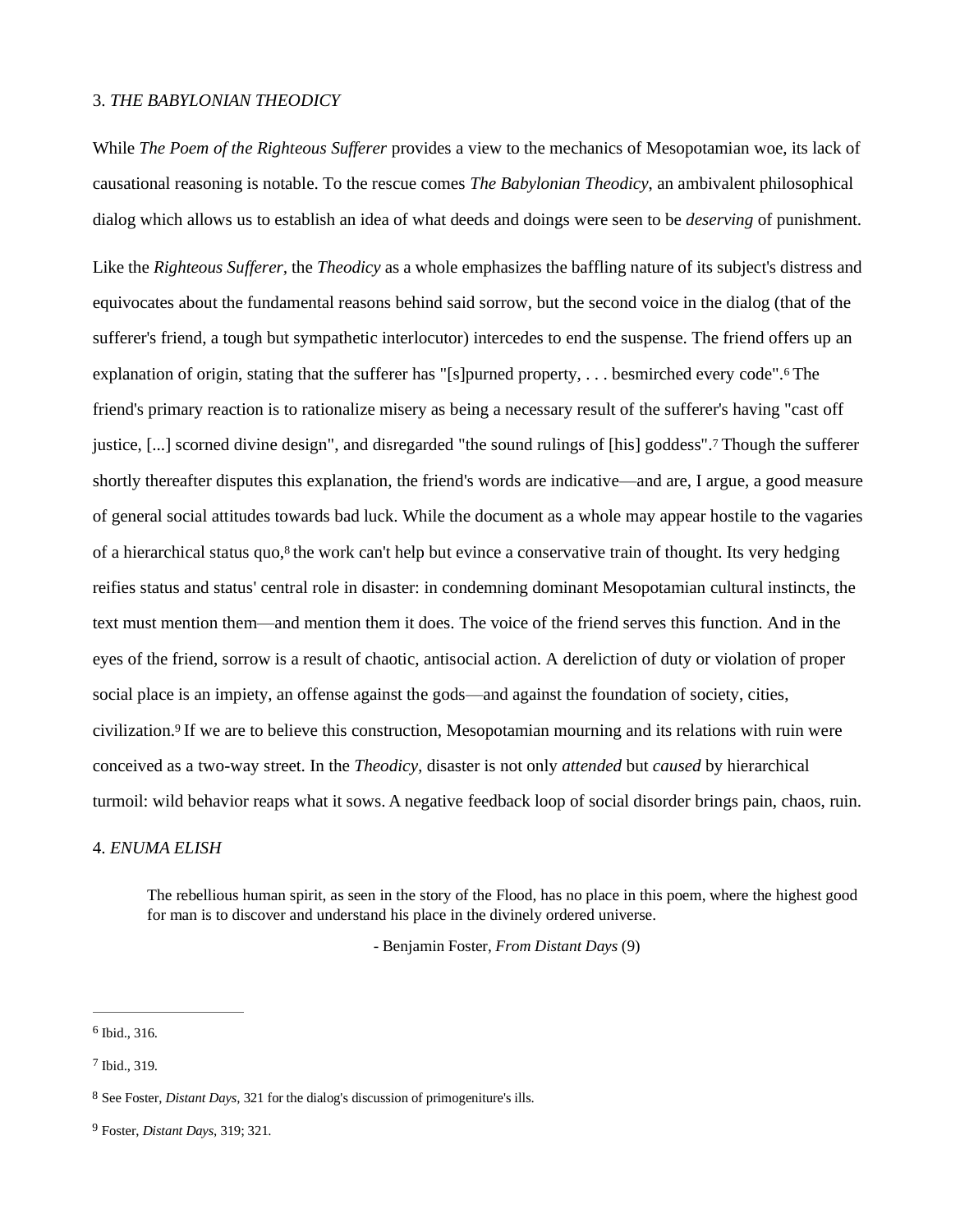<span id="page-3-6"></span><span id="page-3-5"></span>As a Mesopotamian "story of world origins and world ordering", it is fitting that concerns with status and social order are evident throughout the text of *Enuma Elish*. [10](#page-3-0) The Babylonian creation epic is "admirable in providing a unifying concept of existence: . . . order pervades both nature and society".[11](#page-3-1) Order and disorder are social; contraventions of hierarchy require great authority and divine justification; and wrong is redressed by right done in the proper place, by proper agents acting in their proper roles.[12](#page-3-2)

Like the apparent ambivalence of the *Babylonian Theogony*, the hierarchical struggles of *Enuma Elish* may appear to indicate a Mesopotamian acknowledgment of unrest or a discontent with a stratified status quo, but the text as a whole is clear in its conservatism. While the intent of the *Babylonian Theogony* may have been subversive, it provides evidence that the primary societal instinct when faced with incomprehensible punishment was to blame suffering on unruly, impious, improper behavior. *Enuma Elish*'s seemingly countercultural motifs (vertical conflict, divine rebellion) similarly reflect a status bound system—one that existed on account of heavenly action.

As *Enuma Elish*'s narrative proceeds, the suffering of humans occupied in lowly, tiresome toil is justified by the revelation that those jobs originally belonged to the gods, and the chaos of the destruction and lamentation which attends a disorder of divine hierarchy sends a clear message. Earthly order is *good* because the gods made it, but when the gods are loose and without leadership, anything goes.[13](#page-3-3) Without stable rule, disaster ensues. Without the Babylonian god Marduk at the head of the pantheon, in his proper and deserved place, there is naught but sorrow. "The shepherd, herdsman should pay attention, / He must not neglect the Enlil of the gods, / Marduk, / So his land may prosper and he himself be safe".[14](#page-3-4) The implication, of course, is the necessity of a strong Babylonian king, a proper proxy for Marduk.

This elaboration upon religion's role in the creation of cosmological (and terrestrial) hierarchy provides a clearer picture of the divine backing invoked by *The Babylonian Theodicy* and *The Poem of the Righteous Sufferer.* According to the *Theodicy* and the *Righteous Sufferer*, violations of hierarchical norms both cause and accompany disaster: from *Enuma Elish* we may scry a detailed understanding of religion's role. If order is

<span id="page-3-0"></span> $10$  Ibid., 191.

<span id="page-3-1"></span>[<sup>11</sup>](#page-3-6) Ibid., 191.

<span id="page-3-2"></span><sup>12</sup> Cf. Foster, *Distant Days*, 16. As in *Enuma Elish*, so too in *Atrahasis*.

<span id="page-3-3"></span><sup>13</sup> Foster, *Distant Days,* 11-22.

<span id="page-3-4"></span><sup>14</sup> Foster, *Distant Days*, 50.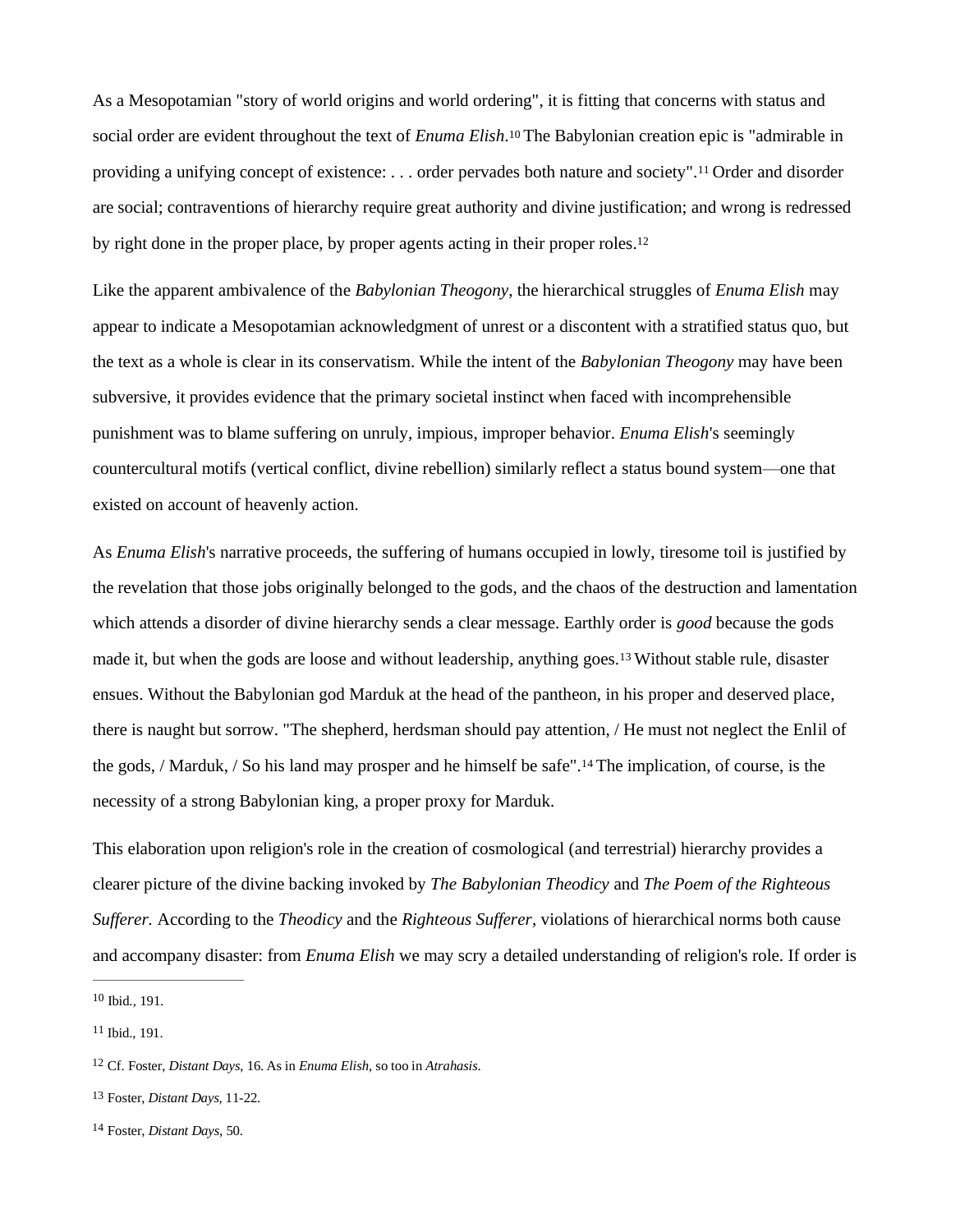established by the gods, it is good; if the leader of a city or a state is associated with an element of the divine, a refusal to follow that leader's dictates is both a transgression of hierarchy *and an impiety*. [15](#page-4-0) Belief and order are inextricable. That sacrilege accompanies disaster is, then, only to be expected.

Through this process, the roles of society's upper echelons—occupied by the divine and its human intermediary, the king—also come into focus. The necessity of god and king in *Enuma Elish* thus illustrates the function of the highest tiers of Mesopotamian hierarchy; in *Atrahasis*, the import of the lowly becomes clear. But before we turn to the story of the Flood, another relevant text presents itself for analysis: *The Poor Man of Nippur.*

## 5. *THE POOR MAN OF NIPPUR*

Like *Enuma Elish*, *Nippur* is at its core a treatment of order and its lack. As in the story of the Flood (as we shall see), an emphasis on status-bound responsibility forms a central strand of the story's plot. And like the city laments which will be explored the latter portion of this paper, *Nippur*'s conception of suffering hinges on a disorder of hierarchy. The fundamental cause of pain is a refusal to follow (or follow through on) socially dictated duties to the community.

<span id="page-4-3"></span>*Nippur* opens with a description of the plight of a poor man, Gimil-Ninurta, who "has no gold, as befits mankind", whose "insides burned, craving meat and good drink"; "Every day for want of a meal, he went to sleep hungry."[16](#page-4-1) His sorry predicament, a crisis of subsistence precipitated by a failure of the social contract, is attributed to the neglectful behavior of a local governor—a governor under the authority of the king.

It is soon revealed that the malevolence of *Nippur*'s governor is rooted in disobedience of a hierarchical nature. If the Mesopotamian social matrix, ordained by the gods and upheld by the king, is meant to account for the subsistence of all, the failure of the governor to ensure the well-being of Gimil-Ninurta is in effect a breach of proper status and the duties it entails. By "order of the king", after all, it is required that "[p]rinces and governors give just verdicts".[17](#page-4-2) To persecute an impoverished man is to disregard the law of the land. Hierarchy and its divine scaffold are contravened twice over when the system fails the poor: in his refusal to follow the king's orders, the governor assumes the power of an office far above his rank, and in his denial of

<span id="page-4-4"></span><span id="page-4-1"></span><span id="page-4-0"></span><sup>15</sup> Cf. *Enuma Elish*'s treatment of Marduk and *The Cursing of Akkad*'s portrait of Naram-Sin as explored in sections 3 and 6 of this paper.  $16$  Ibid., 357.

<span id="page-4-2"></span>[<sup>17</sup>](#page-4-4) Ibid., 359.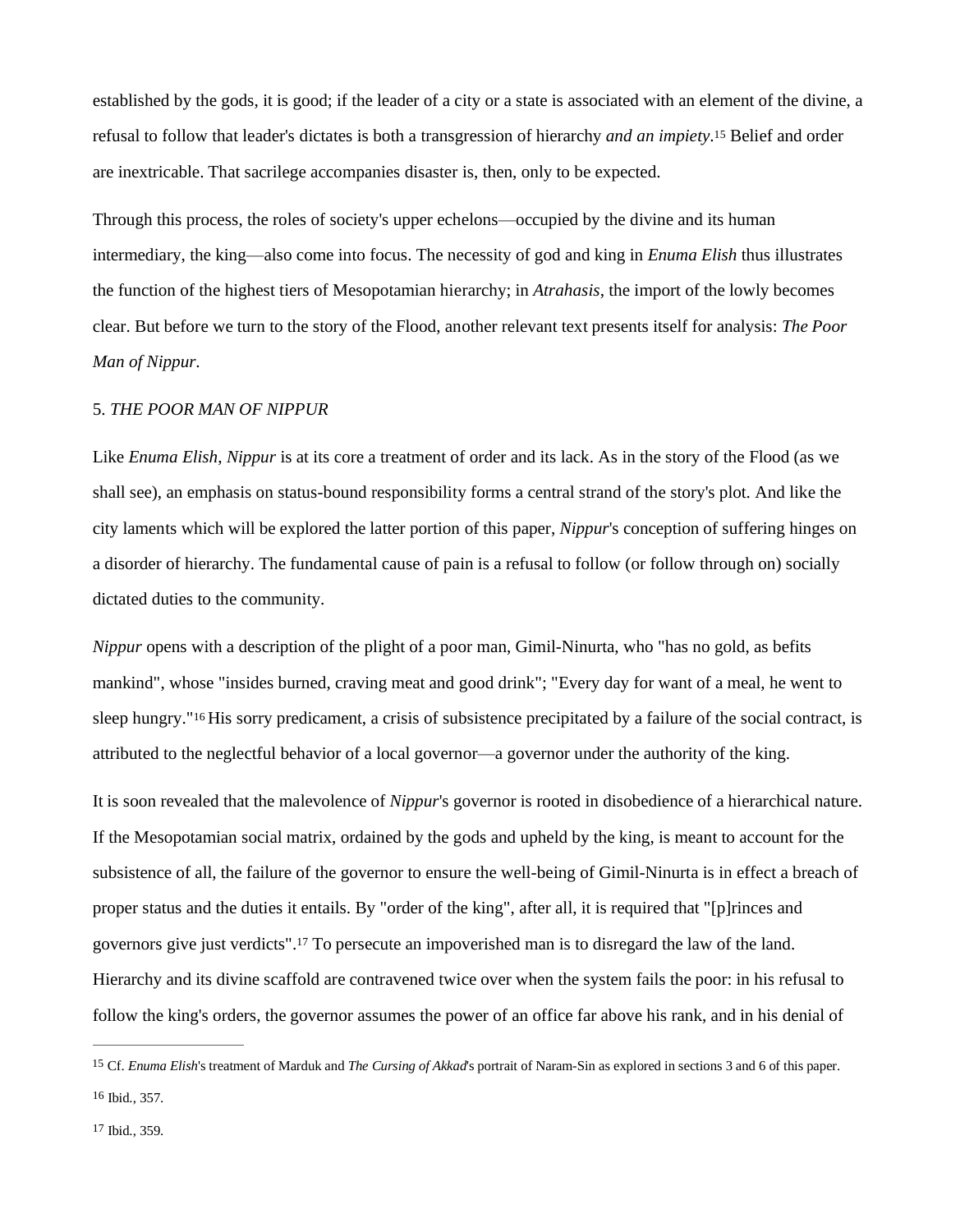<span id="page-5-3"></span>subsistence for a citizen of his city, he jeopardizes the functioning of a social system with heavenly origins.<sup>[18](#page-5-0)</sup> How could suffering not befall the insubordinate?

Gimil-Ninurta's choice of reprisal, to give the governor his deserved comeuppance with the blessing of the king, is therefore less iconoclastic than it may seem. Like the *Babylonian Theogony* and *Enuma Elish* before it, this tale of harm and redress allows a view to another angle of the same status-bound core. However uneven Mesopotamian hierarchy may have been, it was understood to provide subsistence for the rich *and* the poor. For the truth, as we come to see, is that the population of dependent laborers which formed the base of the great Near Eastern social pyramid was as necessary as the king. Avoidance of disaster required the cooperation of all.

## 6. *ATRAHASIS* and *THE EPIC OF GILGAMESH*

<span id="page-5-4"></span>This arrangement of reciprocal need is nowhere more evident than in *Atrahasis*, the seventeenth-century tale of the Flood.[19](#page-5-1) While *Atrahasis*, like *Enuma Elish*, provides further corroboration of the characteristic Mesopotamian fear of chaos and its various social expressions, the facets of the text I examine here will focus on one specific aspect of this schema: mutual dependence. Without buy-in from the bottom of the hierarchical ladder, there is no path away from calamity. For when the gods comprehend the implications of their diluvial deed, the sorrow they have inflicted upon humanity—*their labor force*—returns to haunt them:

<span id="page-5-5"></span>The annunaki, the great gods, Were sitting in thirst and hunger. . . . Like sheep, they filled a streambed, Their lips were agonized with thirst, They were suffering pangs of hunger.<sup>[20](#page-5-2)</sup>

The divine, it becomes clear, demands the work of its mortal counterparts for its very survival, just as the king requires the cooperation of his laborers to sustain a stable city, just as the poor were seen to have need of the justice and administration of the king. These Mesopotamian reckonings of mutual dependence recognized that the breakdown of one element in a comprehensive sociopolitical and economic hierarchy meant the fall of all. Ruin, by necessity, would ensue.

<span id="page-5-0"></span>[<sup>18</sup>](#page-5-3) Cf., of course, *Enuma Elish.*

<span id="page-5-1"></span>[<sup>19</sup>](#page-5-4) Ibid., 52.

<span id="page-5-2"></span>[<sup>20</sup>](#page-5-5) Ibid., 73-4.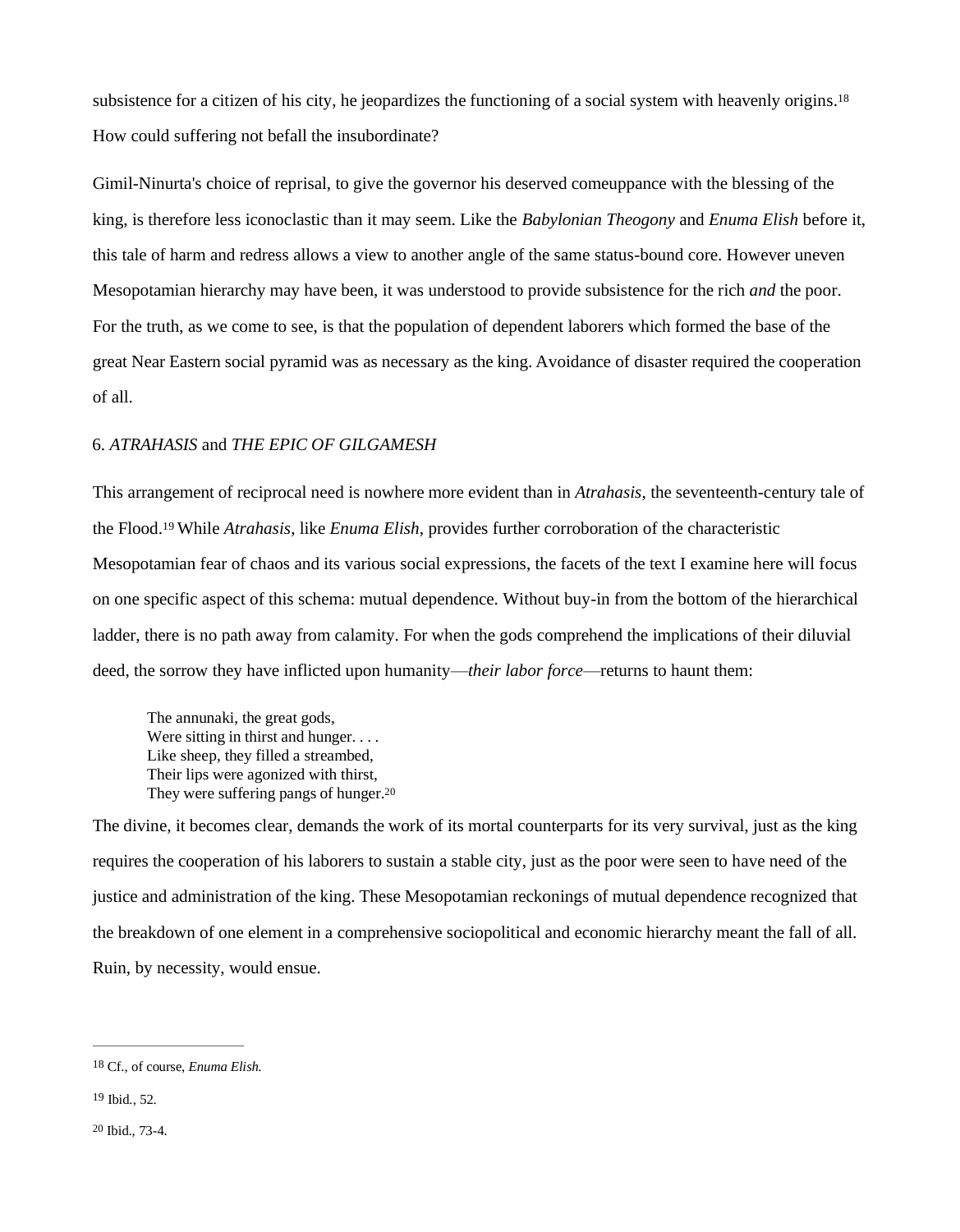<span id="page-6-3"></span>Participation of the poor and its ties to hierarchy and disaster are also evidenced in *Atrahasis*' story of the Ark. The tale's flood-myth hero, Atrahasis, is positioned to require a specific sort of status-bound cooperation in order to perpetuate *humanity itself*. His boat was built only when "[t]he elders [...] / The carpenter [carried his axe], the reed-worker [carried his stone]. / [The rich man carried] the pitch, / The poor man [brought the materials needed]".[21](#page-6-0) Each man brought what he ought: the reed-worker carried his stone, the rich man carried the pitch, and the poor man secured the rest. A notion of collective responsibility, collective harm, and collective benefit emerges before our eyes. Each plank of the boat and brick in the wall is imperative; one cannot stand without many. Cooperation is conceived in the best interest of all, god and man alike.

While *Atrahasis* and the later *Epic of Gilgamesh* share much in the way of chaos, order, hierarchy, heroism, and floods, it is their common discussion of this cross-hierarchical social cooperation and the effects of its absence which proves central to my analysis of calamity and order.

*Gilgamesh* opens with a telling of troubles. The king of Uruk, the titular Gilgamesh, has harmed his people, and the vagaries of the unruly ruler leave his subjects in a state of disaster. As in *Atrahasis*, things fall apart when the gods or the people neglect their dictated duties—and the same goes for the king.

The woe of *Gilgamesh*'s Uruk is expressed as a collapse of proper behavior:

The young men of Uruk [Gilgamesh] harries without warrant, Gilgamesh lets no son go free to his father. By night and by day his tyranny grows harsher.<sup>[22](#page-6-1)</sup>

And so is the sorrow of *Atrahasis*:

When the fifth year came, daughter saw mother go in, But mother would not open her door to daughter. Daughter watched the scales when mother was sold into slavery, Mother watched the scales when daughter was sold into slavery.[23](#page-6-2)

However different the trappings of these disaster-descriptions may be, core similarities remain: the rules of social interaction and obligation do not function as they should (king assaults subject, mother sells daughter). Status breaks down, people are not kept safe—and that reality by necessity extends to the gods, the king. As in

<span id="page-6-1"></span><span id="page-6-0"></span>[<sup>21</sup>](#page-6-3) Ibid., 72.

<sup>22</sup> A. R. George, *The Epic of Gilgamesh* (London: Penguin Books, 2000), 3.

<span id="page-6-2"></span><sup>23</sup> Foster, *Distant Days*, 66.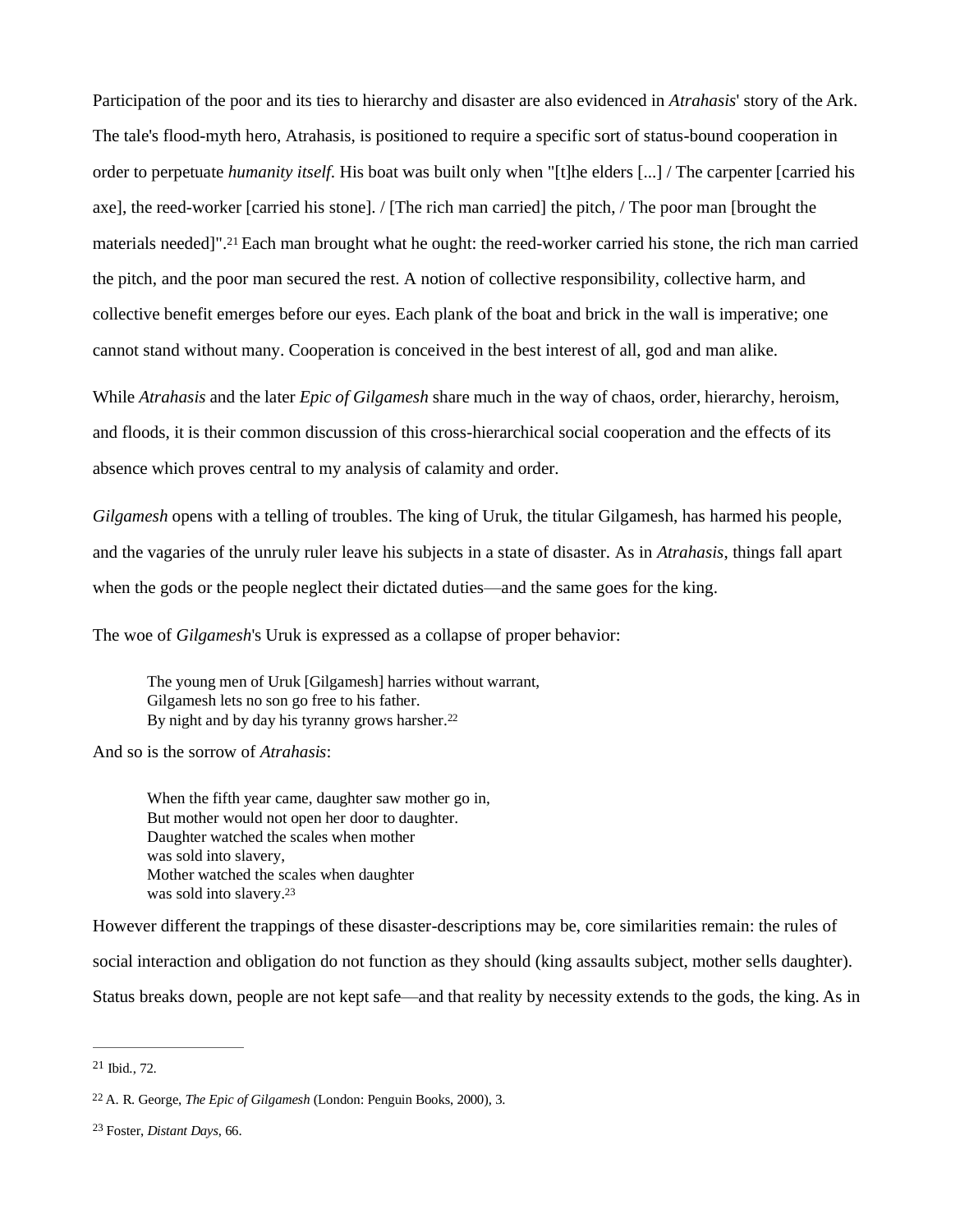*Atrahasis*, *Gilgamesh*'s Mesopotamian deities depend upon the dependent. Like the breakdown of family depicted in the flood myth, *Gilgamesh*'s treatment of the king makes it clear that violations of the social contract can only end in misery: Gilgamesh's infamous, quixotic quest for immortality renders him ineffective and unremembered before a realization of proper place is reached.[24](#page-7-0) For in the end, Gilgamesh's search for eternal youth is the ultimate act of hierarchical transgression: a mortal man cannot be a god. However mighty, a king is a king and nothing more—a king, we should note, who requires his people.

<span id="page-7-3"></span>Lamentation in *Atrahasis* hinges on the destruction of an entire race, while the central sorrow of *Gilgamesh* stems from a more personal calamity (the loss of a beloved and the existential panic which ensues), but the communal depredations of the flood (*Atrahasis*) and the king's behavior (*Gilgamesh*) share a commonality of redress. Acceptance of status and its ark-building implications saves humankind in the former; a king's acknowledgment of his own less-than-divine rank in the latter is the element which brings peace.[25](#page-7-1) Once again, it is proper place and its proper practices which allow for the restoration of order, the cessation of lamentation. That *Atrahasis*, *Enuma Elish*, and *Gilgamesh* all share similar conceptions of sorrow's expression and identity, then, seems almost unnecessary to note. In their sorrow Gilgamesh and his companion Enkidu are sans order, sans city, sans civilization. Grief is attended—as in the flood myths as well as *The Poor Man of Nippur* and *The Poem of the Righteous Sufferer—*by hierarchical disintegration and its woeful implications for the state of civilization.[26](#page-7-2) And these native constructions of chaos and calamity are only strengthened and scaffolded by the literature which follows in the course of this essay: the city lament.

## 7. CITY LAMENTS

City laments*,* of which I shall discuss three, provide a more concrete, literal link between disaster and hierarchy than this paper has yet explored. In these laments, grief hews to the destruction of status systems *because a polity falls*. Civilization itself is put to the test, and its literal failure is telling. And while the causes of calamity are not always transparent (cf. *Righteous Sufferer*), impiety-as-disobedience features prominently, and destruction is expressed as an ailment of social order. Healthy hierarchy is required for the existence of a

<span id="page-7-0"></span><sup>24</sup> George, *Gilgamesh*, 99.

<span id="page-7-1"></span>[<sup>25</sup>](#page-7-3) Ibid., 97-9.

<span id="page-7-2"></span><sup>26</sup> See George, *Gilgamesh*, 3; 63-71 for relevant characterizations of Gilgamesh and Enkidu.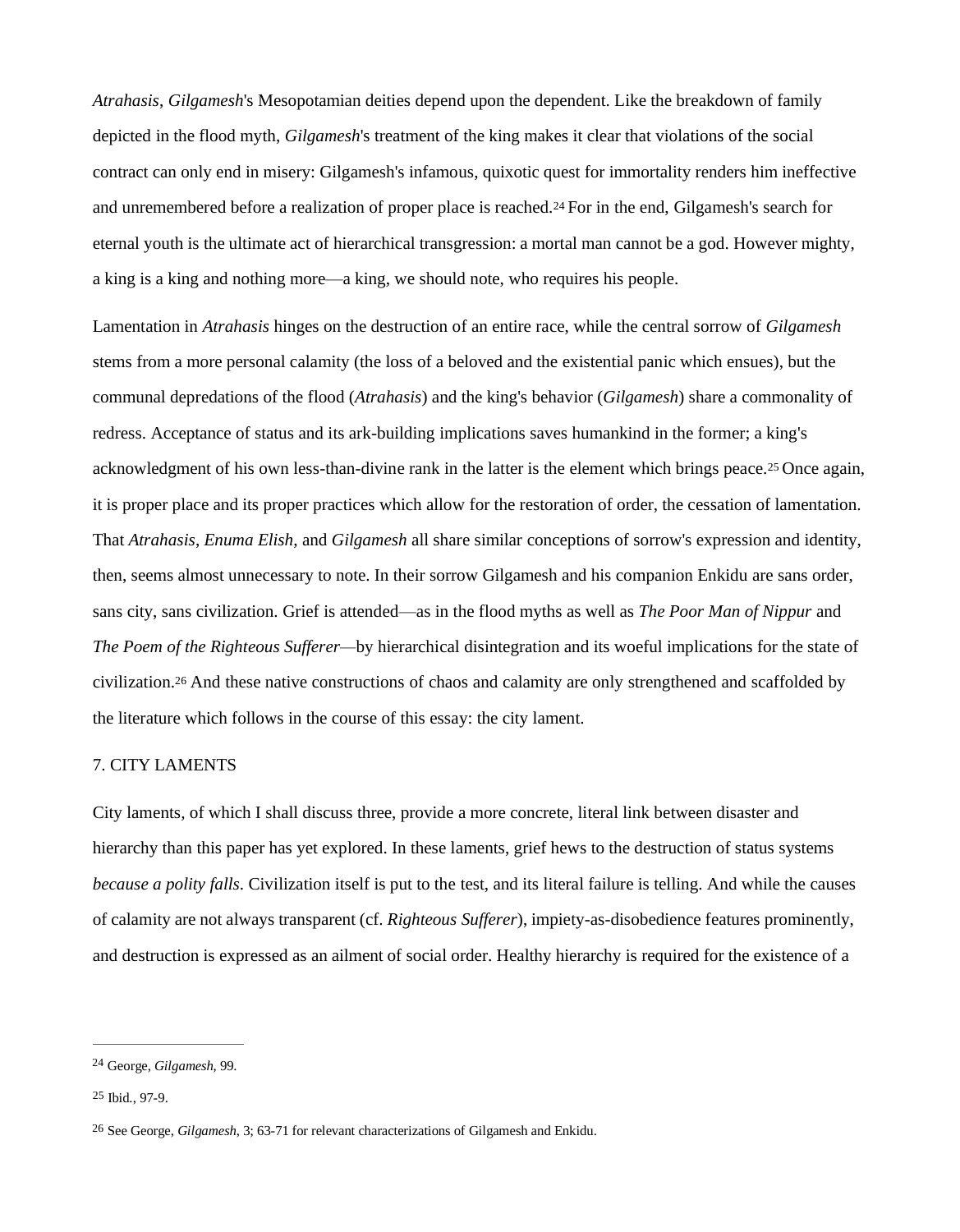city: the inverse brings complete collapse. The critical nature of a stable, pious status system could not be more clear.

We begin, then, with the fragmentary *Lament for Eridu*. Four lines are missing from the opening of the document, but the first fully fleshed sentiment we read is one of divine dispossession. The "mother of E-m[?], holy Damgalnuna, left her city.........n Eridu everything was reduced to ruin, was wrought with confusion".<sup>[27](#page-8-0)</sup> Given what we know of hierarchy and leadership by way of *Gilgamesh*, *Nippur*, *Enuma Elish*, and *Atrahasis*, we may infer that the loss of a god renders a polity like a headless chicken, blundering around blindly, causing and receiving ruin. So, it seems, would be the case. The curse "cast down [Eridu's] ziggurat.......into a heap of debris....... The house was defiled.[28](#page-8-1) Corpses are mutilated, offerings are neglected, and "the hired man and the governor," the priests and priestesses—those of differing rank—are thrown together in the chaos.[29](#page-8-2) Strangers are in the house, and wildness encroaches upon what once was city:

The *ukulu* bird, bird of heart's sorrow, [made its nest in the] palace. The area became entangled in wild thornbushes..... [30](#page-8-3)

There is no place for hierarchy in a godless, uncivilized land. The implied inverse of this sentiment is, of course, an affirmation of hierarchy's centrality to urbanized, pious life.

*The Cursing of Akkad*, our second text, opens with a portrait of heavenly favor, but like the fortunes of Eridu, the fates of the eponymous Akkad soon take a turn for the worse.[31](#page-8-4) A description of surplus (the goddess "Inana filled Agade's stores for emmer wheat with gold, she filled its stores for white emmer wheat with silver") detailing the sumptuous, civilized luxuries acquired by the city gives way to unease. The "foreign lands [which] rested contentedly, [the people who] experienced happiness" were faced with a "disquieting message from the temple: "all Agade was reduced to trembling".[32](#page-8-5) What follows is a sequence of divine

<span id="page-8-0"></span><sup>27</sup> "The Lament for Eridug," Electronic Text Corpus of Sumerian Literature, 2003, https://etcsl.orinst.ox.ac.uk/cgi-bin/etcsl.cgi?text=t.2.2.6#, lines 11-18.

<span id="page-8-1"></span><sup>28</sup> "Eridug," Electronic Text Corpus of Sumerian Literature, lines 39-47

<span id="page-8-3"></span><span id="page-8-2"></span><sup>29</sup> Ibid., lines 58-65.

<sup>30</sup> Ibid., lines 78-99.

<span id="page-8-4"></span><sup>31</sup> "The Cursing of Agade: Translation," Electronic Text Corpus of Sumerian Literature, 2001, https://etcsl.orinst.ox.ac.uk/section2/tr215.htm, lines 1-9.

<span id="page-8-5"></span><sup>32</sup> "Agade", Electronic Text Corpus of Sumerian Literature, lines 57-65.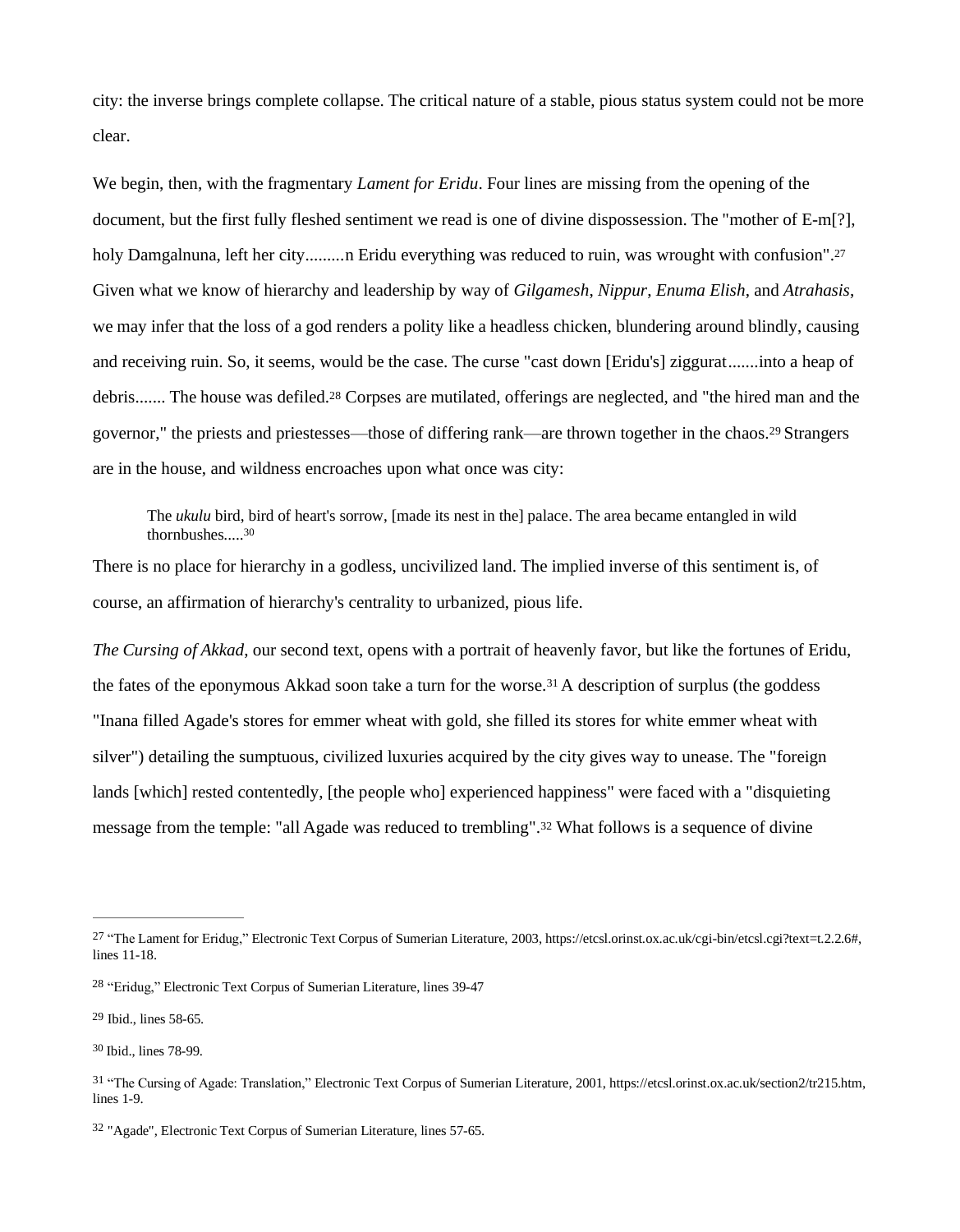revocations: Ninurta retakes his crown jewels, Utu his eloquence, Enki his wisdom, Anu his fearsomeness, and Inana her weapons.[33](#page-9-0)

<span id="page-9-4"></span>The life of Agade's sanctuary was brought to an end as if it had been only the life of a tiny carp in the deep waters, and all the cities were watching it. Like a mighty elephant, it bent its neck to the ground while they all raised their horns like mighty bulls. Like a dying dragon, it dragged its head on the earth.<sup>[34](#page-9-1)</sup>

Akkad's current king, Naram-Sin, embarks upon a mission of revenge, demolishing the Ekur (temple of the god Enlil) in an attempt to thwart the fate that has been decreed: "[h]e put axes against its top, and the temple, like a dead soldier, bowed its neck before him".[35](#page-9-2) This act of sacrilege has everything to do with hierarchical norms: the gods are the top, as Gilgamesh's lesson informs us. Naram-Sin's insubordination presumes a divine authority held by a mortal, which cannot be.

The religious components of this disobedience deserve discussion. Naram-Sin, the trailblazing prototype of Mesopotamian self-deification, and his predecessor Sargon were treated with considerable ambivalence in ancient Near Eastern literary traditions.[36](#page-9-3) Naram-Sin's image was that of Gilgamesh sans reform: the reorganization of social order required to fit a king into the hierarchical place of a god did not sit well within the existing Mesopotamian *weltanschauung*. It is this act of disruptive innovation which appears to have earned Naram-Sin his woeful place in *The Cursing of Akkad*. The text's attribution of the literal destruction of the Ekur to Akkad's king acts to reify Naram-Sin's figurative impiety.

*Akkad*'s mythological attribution of temple desecration to Naram-Sin therefore has a real and reasonable backing within the mythological tradition. Both kings (Sargon and Naram-Sin) had acted against an established hierarchy, divine or otherwise; both kings' perceived mishandlings of Akkadian affairs were imputed to Naram-Sin. That the fall of a city and its attendant social structure is expressed as a collapse of heavenly order and divinely-dictated civilization is, then, only to be expected. And this rationalization of Akkad's demise further elucidates the place of belief in the Mesopotamian mind—and in Mesopotamian social structure. Nothing in this, to paraphrase Sophokles, was not god.

<span id="page-9-0"></span><sup>33</sup> Ibid., lines 66-76.

<span id="page-9-1"></span><sup>34</sup> Ibid., lines 77-82.

<span id="page-9-2"></span>[<sup>35</sup>](#page-9-4) Ibid., lines 100-119.

<span id="page-9-3"></span><sup>36</sup> Marc Van De Mieroop, *A History of the Ancient Near East: Ca. 3000-323 BC* (Chichester, West Sussex: Wiley-Blackwell, 2016), 73, 75, 78.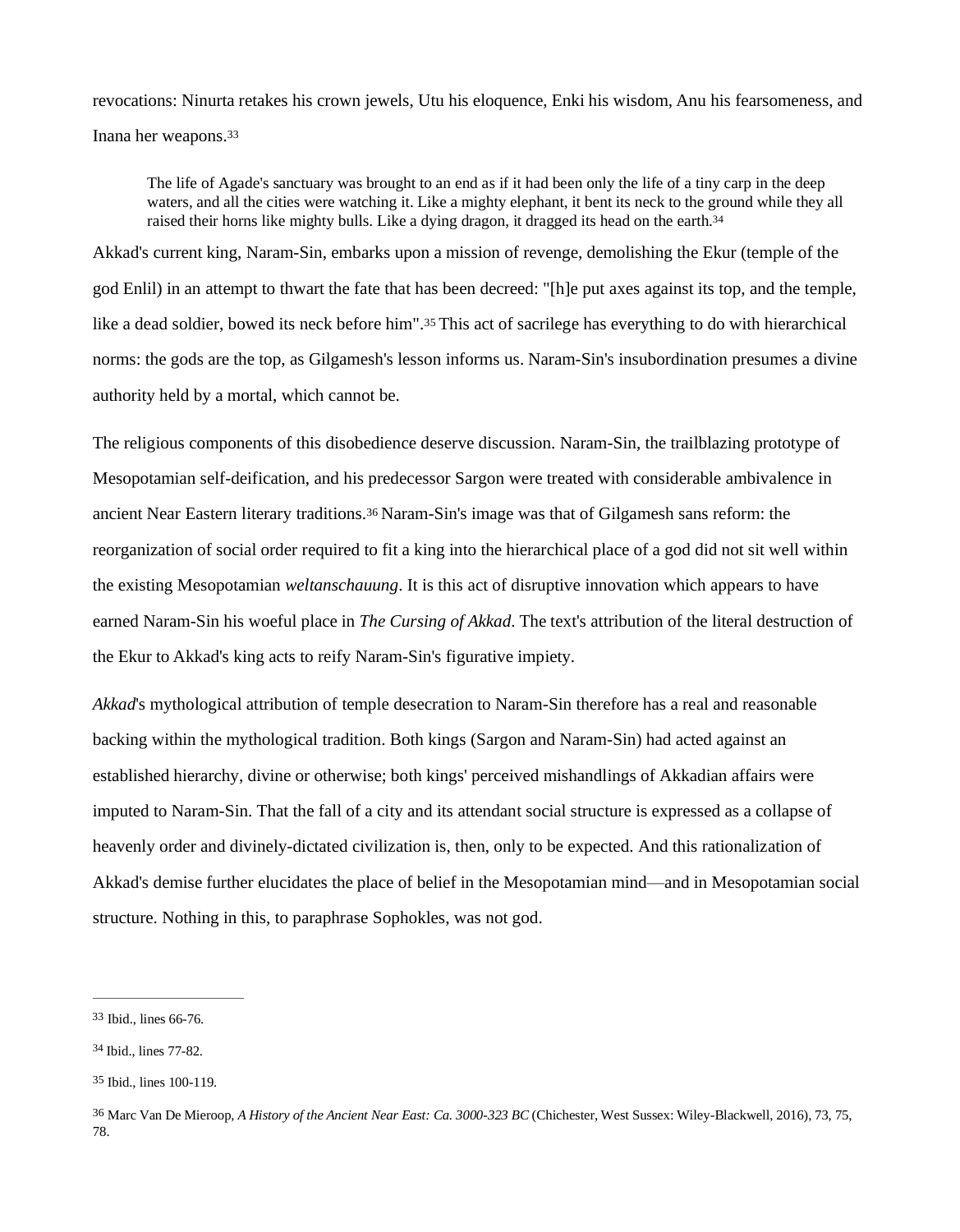As in *Gilgamesh,* the role of holy wrath in Akkad's troubles has everything to do with civilization and its hierarchical organization. As the lament progresses, we learn that the city is deprived of agriculture, rationality, order (a veritable checklist of self-described Mesopotamian necessities).[37](#page-10-0) "As if it had been before the time when cities were built or founded, the large walled tracts yielded no grain, the inundated tracts yielded no fish, the irrigated orchards yielded no syrup or wine". [38](#page-10-1) Out of an impious rejection of proper place comes a complete loss of the prerequisites for urban life. The hierarchy and religion which backed it were, it is clear, considered by those behind the creation of *The Cursing of Akkad* to be both central and utterly necessary to civilization itself: without obedience to god and order, *all* systems were not go. "In those days, oil for a shekel was only half a litre, grain for one shekel was only half a litre, wool for one shekel was only one mina"; the economic basis for a civilized, stratified existence could not stand without its social and spiritual backing.[39](#page-10-2) The societal structures which ensured fiscal stability were at risk—and the same went for life itself. "People were flailing at themselves from hunger"; ravenous dogs would wait on the streets to devour their masters. All reason was abandoned. "Honest people were confounded with traitors, heroes lay dead on top of heroes, and the blood of traitors ran upon the blood of honest men".[40](#page-10-3) What a telling, emblematic image indeed. Every aspect of Akkadian existence, from religion to agriculture to economy, was tied in this text to hierarchy and its heavenly scaffolding.

One specific element of Akkad's wretched fate demands particular attention. Among the god Enlil's primary punishments is the infliction of a foreign people upon the city. Enlil "brought out of the mountains

those who do not resemble other people, who are not reckoned as part of its land, the Gutians, an unbridled people, with human intelligence but canine instincts and monkey's features.[41](#page-10-4)

It is these people who are held responsible for the fallow fields and falling walls. And while this foisting of blame onto the backs of the so-called Gutians may appear to transfer some focus away from Naram-Sin's breach of the divine social contract, the nature of the 'Gutians' serves to reinforce the strength of a hierarchical

<span id="page-10-0"></span><sup>37</sup> Cf. George, *Gilgamesh,* 148.

<span id="page-10-1"></span><sup>38</sup> "Agade", Electronic Text Corpus of Sumerian Literature, lines 149-175.

<span id="page-10-2"></span><sup>39</sup> Ibid., line 176.

<span id="page-10-3"></span><sup>40</sup> Ibid., lines 176-192. Cf. "The Lament for Sumer and Urim," Electronic Text Corpus of Sumerian Literature, 2003, https:// etcsl.orinst.ox.ac.uk/cgi-bin/etcsl.cgi?text=t.2.2.3#, lines 104-111: "traitors would lie on top of loyal men and the blood of traitors flow upon loyal men." Moral hierarchy, it seems, was not ignored.

<span id="page-10-4"></span><sup>41</sup> Ibid., lines 149-175. See also "The Lament for Sumer and Urim," Electronic Text Corpus of Sumerian Literature, 2003, https:// etcsl.orinst.ox.ac.uk/cgi-bin/etcsl.cgi?text=t.2.2.3#, lines 143-154; 225-234.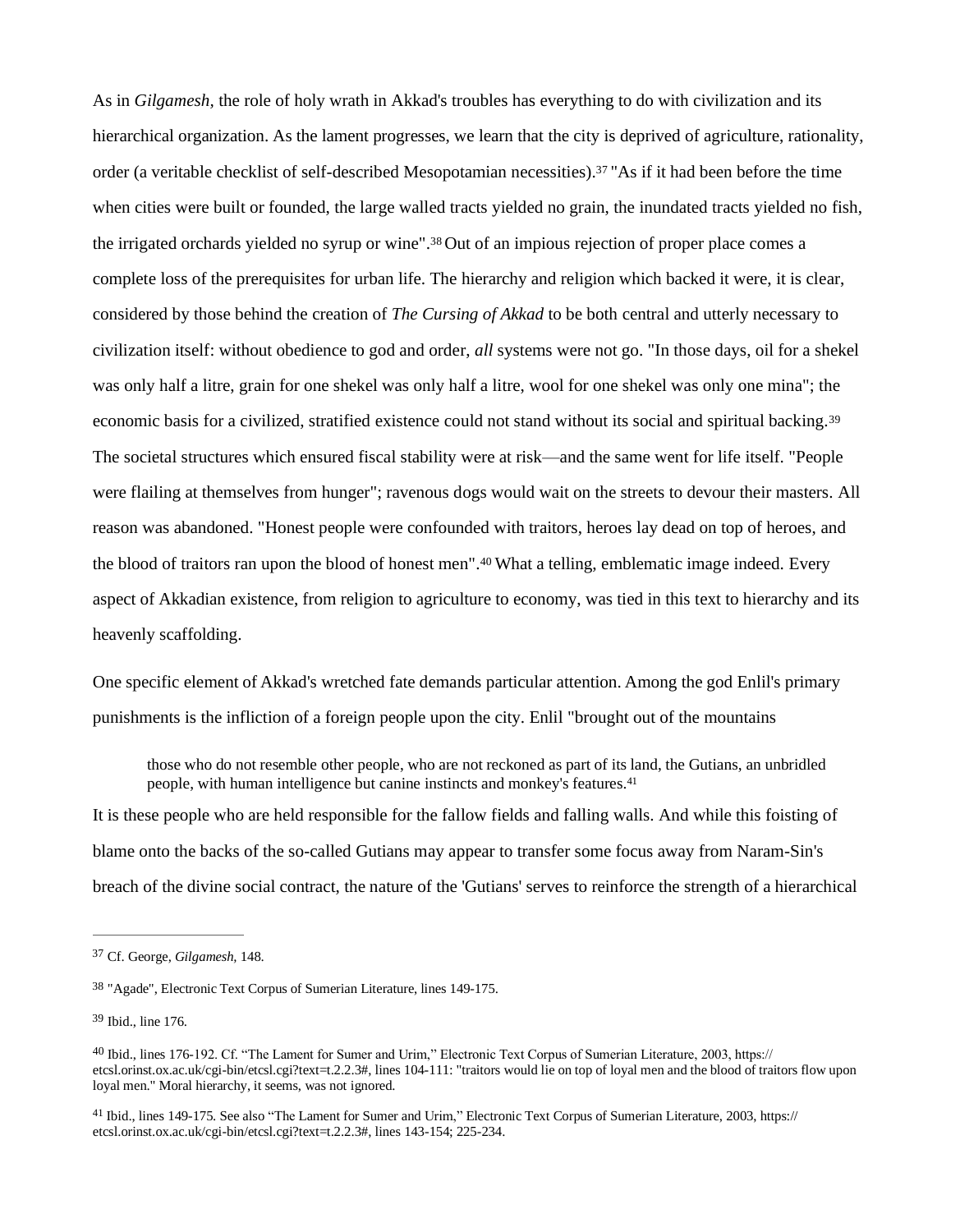explanation: the bogeyman of the Akkadian lament were men with little order to speak of. As agents of chaos and destruction, what better than a semi-nomadic mountain people with a social matrix nigh incomprehensible to the meticulously ordered Mesopotamians?[42](#page-11-0) Depictions of a structureless, heretical people destroying the divine framework of Akkad form a conveniently symmetrical picture: the locating of Naram-Sin as heretic-inchief and inclusion of Gutian raiders act to bind together threads of religion, civilization, and hierarchy. That the infliction of a literal plague of *un*civilization (the Gutians) is positioned as an exercise of *divine* wrath further underscores the place of belief in ever-present ideas of social order—and in order's absence. A lack of civilization indicates a lack (or disorder) of hierarchy; a lack of hierarchy indicates a lack of gods. And in the end, the city is no more:

<span id="page-11-4"></span>On its canal bank tow-paths, the grass grew long. On its highways laid for wagons, the grass of mourning grew. . . . On its plains, where fine grass grew, now the reeds of lamentation grew. Agade's flowing fresh water flowed as brackish water. When someone decided, "I will dwell in that city!", he could not enjoy the pleasures of a dwelling place. When someone decided, "I will rest in Agade!", he could not enjoy the pleasures of a resting place![43](#page-11-1)

Urban community has fallen into ruin.

The *Lament for Uruk*, like that of Akkad, contains a reckoning with heavenly disfavor in its early stanzas. Echoes of *Enuma Elish* and *Atrahasis* appear in its treatment of punishment ("mortal man multiplied to become as numerous as the gods", reads the fourth line), but the element of real concern to us is the nature of Uruk's woe. As is by now to be expected, destruction cleaves to disorder of a social sort. Good sense leaves the city, and "mob panic" reigns.[44](#page-11-2) After an extended section of fragmentary text, the narrative resumes with a description of madness incarnate:

The faithful cowherds themselves overturned every single cowpen. The chief shepherds themselves burned every sheepfold. . . they drenched the fields with water, they turned the city into a swamp.<sup>[45](#page-11-3)</sup>

Uruk's *own citizens* are implicated in her fall. Hierarchically dictated duties are not merely abandoned, they are *inverted.* Revolt leads to the ruination of the city—an ultimate condemnation of disordered disobedience. As in *Atrahasis*, every man must do what he ought; the alternative is quite literally the local collapse of civilization itself. Even the gods are expelled, and must resort to an undignified, decidedly un-Mesopotamian nomadic

<span id="page-11-0"></span><sup>42</sup> See Van De Mieroop, *A History*, 76.

<span id="page-11-1"></span>[<sup>43</sup>](#page-11-4)"Agade", Electronic Text Corpus of Sumerian Literature, lines 272-280.

<span id="page-11-2"></span><sup>44</sup> Ibid., lines 21-7.

<span id="page-11-3"></span><sup>45</sup> Ibid., lines 10-20. Also cf. lines 100-111.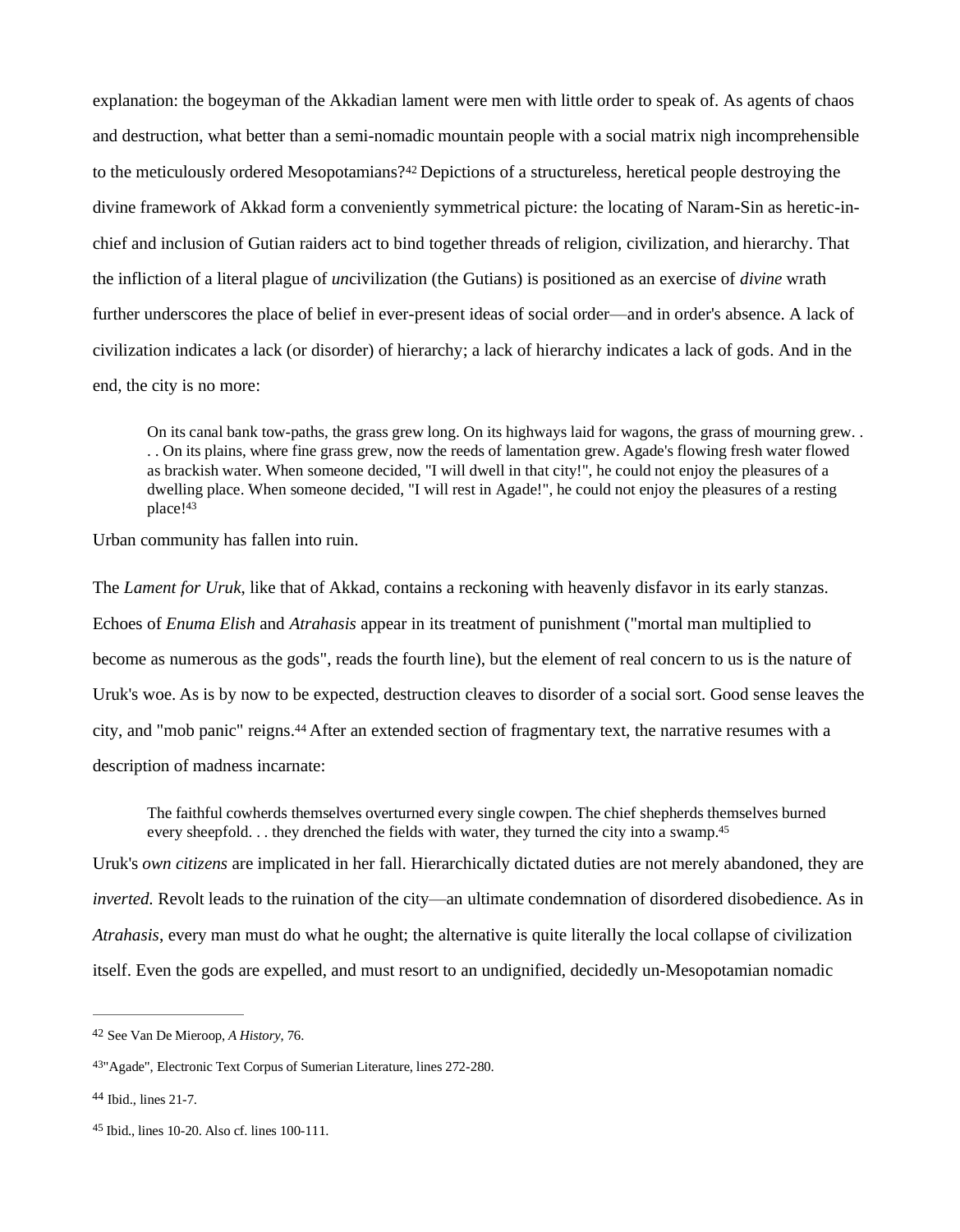exile: "all its most important gods evacuated Unug, they kept away from it. They hid out in the hills and wandered about in the haunted plains".[46](#page-12-0) That the pinnacle of Uruk's social matrix is lost and forced to live *like the loathed Gutians* (again invoked in lines 51-65) once again indicates a preoccupation with proper hierarchical roles and the effects of their absence. The toppling of Uruk is total, from the top (the dispossessed gods) to the bottom (the rebellious masses). "Oh, Sumer! Alas—your spirit! Alas—your structure! Alas—your people!"[47](#page-12-1)

#### 8. A CONCLUSION

The literal collapse chronicled in these three preceding city laments provides a concrete tie to which my analysis of disaster and its reflection in actual civic disintegration may be affixed. In the laments for Akkad, Eridu, and Uruk, the multidimensional roles of hierarchy and religion in the proper functioning of every aspect of civilization are fully realized—and are associated with a literal collapse of society and its religious grounding. But the insights provided by the poems, dialogs and flood myths discussed in the first half of this paper are no less critical. In *The Poem of the Righteous Sufferer*, disaster results in the instability of an individual's status. In *The Babylonian Theodicy*, calamity is not only expressed as a hierarchical turmoil: it caused by it. In *The Poor Man of Nippur*, *Enuma Elish*, and *Gilgamesh*, the outline of a Mesopotamian conception of cross-hierarchical cooperation and common dependence becomes clear—as does the role of religion in social security and security's absence.

From these many Mesopotamian treatments of disaster, an holistic image of self-described structure emerges. Sorrow is attended and caused by breaches of hierarchy. Social order is back-ended by religion; status-based disobedience constitutes impiety. Robust systems of rank are central to well-being, cities, existence itself; a lack thereof entails a revocation of divine favor and the collapse of urbanized life in its entirety. The import of hierarchy is clear: a stable, pious social matrix functioning to the benefit of each echelon was all but imperative. For in the ancient Near Eastern mind, a disorder of status could bring nothing but ruin.

<span id="page-12-0"></span> $46$  Ibid., lines  $21-33$ .

<span id="page-12-1"></span><sup>47</sup> Ibid., lines 44-50.